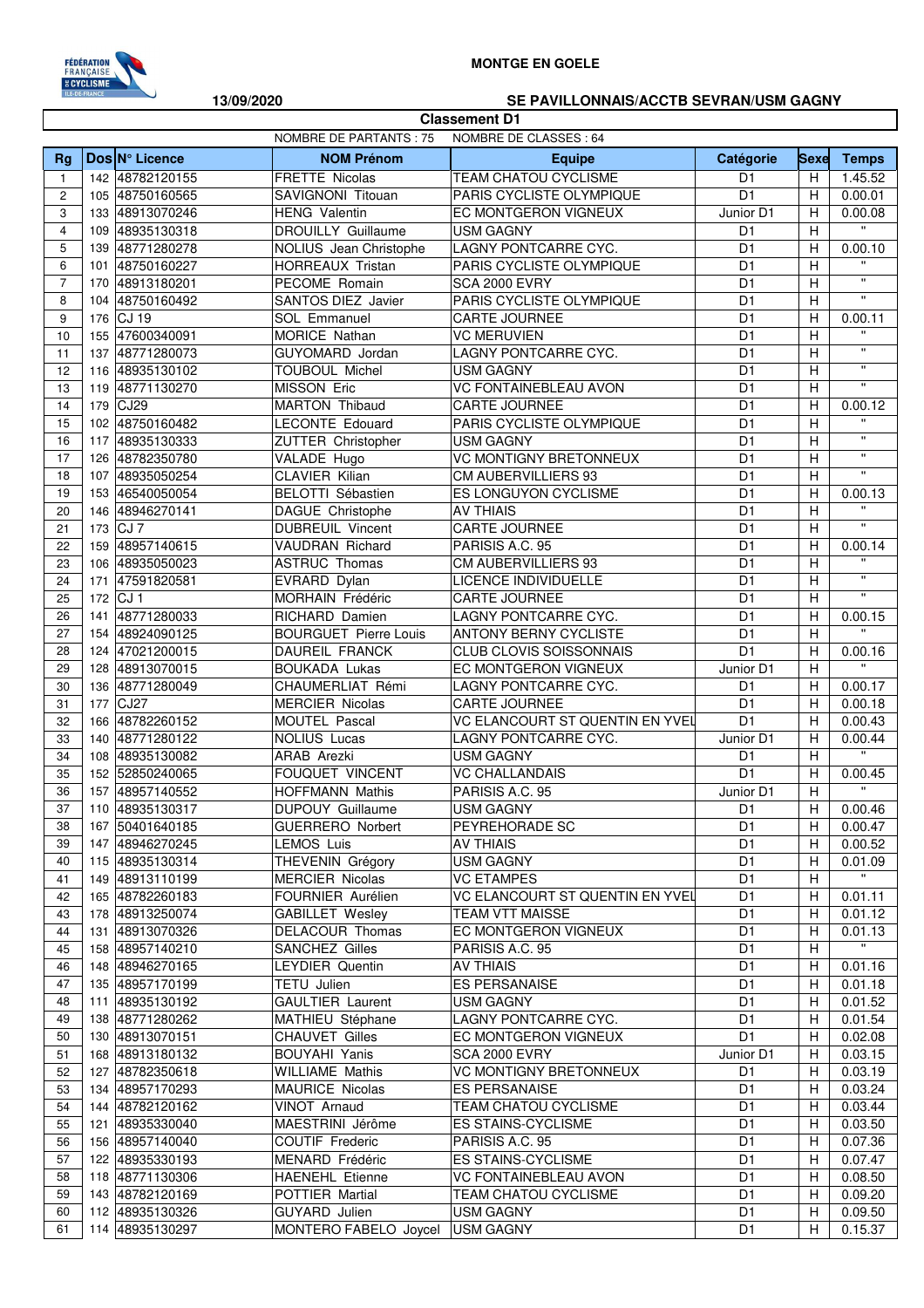| 62 | 160 | 48957400003 | <b>JERONIMO</b><br>Carlos  | ITEAM BIKE CYCLISTE SAINT PRIX  | D١        |       |
|----|-----|-------------|----------------------------|---------------------------------|-----------|-------|
| 63 | 169 | 48913180112 | IM`BODJI Cheikh<br>Tidiane | ISCA 2000 EVRY                  | Junior D1 |       |
| 64 | 100 | 48750160490 | CHARRON<br>Victor          | <b>PARIS CYCLISTE OLYMPIQUE</b> | D1        | 18.50 |

|                 | <b>Classement D2</b> |                                    |                                            |                                                       |                                         |             |                              |  |
|-----------------|----------------------|------------------------------------|--------------------------------------------|-------------------------------------------------------|-----------------------------------------|-------------|------------------------------|--|
|                 |                      |                                    | NOMBRE DE PARTANTS : 91                    | NOMBRE DE CLASSES : 77                                |                                         |             |                              |  |
| Rg              |                      | Dos N° Licence                     | <b>NOM Prénom</b>                          | <b>Equipe</b>                                         | Catégorie                               | <b>Sexe</b> | <b>Temps</b>                 |  |
| $\mathbf{1}$    | 251                  | 48957110089                        | <b>DELATTRE Eric</b>                       | US EZANVILLE ECOUEN                                   | D <sub>2</sub>                          | H           | 1.50.31                      |  |
| $\overline{c}$  | 284                  | CJ <sub>4</sub>                    | MESSANT Jean-Baptiste                      | <b>CARTE JOURNEE</b>                                  | D <sub>2</sub>                          | H           | 0.00.16                      |  |
| 3               | 289                  | 48957140627                        | LE BOURHIS Fabien                          | PARISIS A.C. 95                                       | D <sub>2</sub>                          | H           | $\mathbf{H}$                 |  |
| $\overline{4}$  | 258                  | 48750160278                        | MARSONE Clément                            | PARIS CYCLISTE OLYMPIQUE                              | $\overline{D2}$                         | H           | 0.00.19                      |  |
| 5               | 264                  | 48782120161                        | <b>BOUSQUET Simon</b>                      | TEAM CHATOU CYCLISME                                  | D <sub>2</sub>                          | H           | 0.00.22                      |  |
| 6               | 279                  | 48771430056                        | <b>VALADE Gilbert</b>                      | VELO CLUB DE TORCY                                    | D <sub>2</sub>                          | H           | $\mathbf{u}$                 |  |
| $\overline{7}$  | 263                  | 48924080245                        | <b>BRODIN Charles</b>                      | A. C. B. B.                                           | D <sub>2</sub>                          | H           | $\mathbf{u}$                 |  |
|                 |                      |                                    |                                            |                                                       |                                         |             |                              |  |
| 8               | 285                  | CJ <sub>9</sub>                    | JOSEPH Romain                              | <b>CARTE JOURNEE</b>                                  | D <sub>2</sub>                          | H           | 0.00.23<br>$\mathbf{u}$      |  |
| 9               | 255                  | 48750160559                        | <b>EVEN Tom</b>                            | PARIS CYCLISTE OLYMPIQUE                              | Junior D <sub>2</sub>                   | H           |                              |  |
| 10              | 253                  | 48750160401                        |                                            | CHEVALIER DUFLOT Rapha PARIS CYCLISTE OLYMPIQUE       | D <sub>2</sub>                          | H           | $\mathbf{u}$                 |  |
| 11              | 272                  | 48946270303                        | DAGUE Clément                              | <b>AV THIAIS</b>                                      | D <sub>2</sub>                          | H           | 0.00.24                      |  |
| 12              | 252                  | 44180030084                        | MARCHET Yann                               | <b>VC LIGNIEROIS</b>                                  | D <sub>2</sub>                          | H           | $\mathbf{u}$                 |  |
| 13              | 203                  | 48957140628                        | HEMELSDAEL Thomas                          | PARISIS A.C. 95                                       | $\overline{D2}$                         | H           | $\mathbf{u}$                 |  |
| 14              | 224                  | 48957130043                        | <b>SECOND Laurent</b>                      | A. SOISY ENGHIEN LA BARRE                             | $\overline{D2}$                         | H           | $\mathbf{u}$                 |  |
| 15              | 297                  | CJ31                               | <b>WINTZ Damien</b>                        | <b>CARTE JOURNEE</b>                                  | D <sub>2</sub>                          | H           | 0.00.25                      |  |
| 16              | 223                  | 48957130261                        | LORSOLD Yannick                            | A. SOISY ENGHIEN LA BARRE                             | D <sub>2</sub>                          | H           |                              |  |
| 17              | 246                  | 48957120406                        | LE JEHAN Alan                              | OLYMPIQUE C.V.O.                                      | $\overline{D2}$                         | H           | $\overline{\mathbf{u}}$      |  |
| 18              | 202                  | 48957140610                        | <b>DUVAL Didier</b>                        | PARISIS A.C. 95                                       | D <sub>2</sub>                          | Н           | 0.00.26                      |  |
| 19              |                      | 234 48771130284                    | <b>GOUPIL Christophe</b>                   | <b>VC FONTAINEBLEAU AVON</b>                          | $\overline{D2}$                         | H           |                              |  |
| 20              | 268                  | 49270240262                        | <b>AGOUNDOU KONGA AgostirCS BONNEVILLE</b> |                                                       | D <sub>2</sub>                          | H           | 0.00.27                      |  |
| 21              | 248                  | 49760380229                        | <b>DUPUIS Sylvain</b>                      | <b>AC SOTTEVILLE</b>                                  | D <sub>2</sub>                          | H           | $\mathbf{H}$                 |  |
| 22              |                      | 293 47600560001                    | MAQUAIRE Frédéric                          | <b>SC ROCHY CONDE</b>                                 | $\overline{D2}$                         | H           | 0.00.28                      |  |
| 23              |                      | 229 47021200017                    | <b>LESNE Eric</b>                          | <b>CLUB CLOVIS SOISSONNAIS</b>                        | D <sub>3</sub>                          | H           | 0.00.29                      |  |
| 24              | 292                  | CJ <sub>25</sub>                   | LETELLIER Maxime                           | <b>CARTE JOURNEE</b>                                  | D <sub>2</sub>                          | H           | 0.00.30                      |  |
| 25              | 200                  | 48957140253                        | CLAY Stéphane                              | PARISIS A.C. 95                                       | D <sub>2</sub><br>$\overline{D2}$       | H<br>H      | 0.00.31                      |  |
| 26<br>27        | 219<br>212           | 48935130093<br>48935130080         | THOUMELIN Mickaël<br>ARAB Ahcène           | <b>USM GAGNY</b><br><b>USM GAGNY</b>                  | D <sub>2</sub>                          | H           | 0.00.33                      |  |
| 28              |                      | 269 48957400004                    | <b>TAHON Olivier</b>                       | TEAM BIKE CYCLISTE SAINT PRIX                         | D <sub>2</sub>                          | H           | 0.00.36                      |  |
| $\overline{29}$ | 257                  | 48750160556                        | GILBERT Vincent                            | PARIS CYCLISTE OLYMPIQUE                              | D <sub>2</sub>                          | H           | 0.00.37                      |  |
| 30              |                      | 294 47600560006                    | <b>FAGARD Louis</b>                        | <b>SC ROCHY CONDE</b>                                 | D <sub>2</sub>                          | H           | 0.00.40                      |  |
| 31              |                      | 281 48778000131                    | ORENGO Rémi                                | <b>LICENCE INDIVIDUELLE</b>                           | $\overline{D2}$                         | H           | $\mathbf{u}$                 |  |
| 32              | 220                  | 48957130264                        | CHAPELAIN Mattéo                           | A. SOISY ENGHIEN LA BARRE                             | D <sub>2</sub>                          | Н           | 0.00.41                      |  |
| 33              | 247                  | 47020530024                        | <b>COUERY Nicolas</b>                      | VC CHATEAU THIERRY METROPOLE                          | $\overline{D2}$                         | H           | 0.00.42                      |  |
| 34              | 240                  | 48771080013                        | DELEURME Sébastien                         | <b>AS CHELLES</b>                                     | $\overline{D2}$                         | H           | 0.00.44                      |  |
| $\overline{35}$ | 213                  | 48935130330                        | <b>GENTNER ROMAIN</b>                      | <b>USM GAGNY</b>                                      | D <sub>2</sub>                          | Н           | 0.00.45                      |  |
| 36              |                      | 262 48750160603                    | QUINTERO Steven                            | PARIS CYCLISTE OLYMPIQUE                              | D <sub>2</sub>                          | H           |                              |  |
| 37              |                      | 211 48957170294                    | PERRINIAUX Julien                          | <b>ES PERSANAISE</b>                                  | $\overline{D2}$                         | H           | 0.00.46                      |  |
| 38              | 275                  | 48935190027                        | DROUIN Jérôme                              | <b>SE PAVILLONNAIS</b>                                | D <sub>2</sub>                          | H           |                              |  |
| 39              | 230                  | 47021200014                        | <b>MARIE Sylvain</b>                       | <b>CLUB CLOVIS SOISSONNAIS</b>                        | D <sub>3</sub>                          | H           | $\overline{\mathbf{u}}$<br>π |  |
| 40              | 222                  | 48957130149                        | <b>LEGROS Eric</b>                         | A. SOISY ENGHIEN LA BARRE                             | D <sub>2</sub>                          | H           |                              |  |
| 41              |                      | 233 48935050580                    | DESPREZ Rodolphe                           | <b>CM AUBERVILLIERS 93</b>                            | D <sub>2</sub>                          | H           | 0.00.48                      |  |
| 42              |                      | 238 48771130227                    | SIBLET Sébastien                           | <b>VC FONTAINEBLEAU AVON</b>                          | D <sub>2</sub>                          | H           |                              |  |
| 43<br>44        |                      | 261 48750160467<br>278 48771430051 | PEAUD Lélio<br>PLUSQUELLEC Matthieu        | PARIS CYCLISTE OLYMPIQUE<br><b>VELO CLUB DE TORCY</b> | Junior D <sub>2</sub><br>D <sub>2</sub> | H<br>H      | 0.00.49<br>0.00.50           |  |
| 45              |                      | 291 CJ24                           | PARIS Alexandre                            | <b>CARTE JOURNEE</b>                                  | D <sub>2</sub>                          | H           | 0.00.51                      |  |
| 46              |                      | 228 47021200018                    | DAUREIL CHRISTOPHE                         | <b>CLUB CLOVIS SOISSONNAIS</b>                        | D <sub>2</sub>                          | H           | 0.00.57                      |  |
| 47              |                      | 267 48946030048                    | FRANCHI Aurélien                           | VC DES CHEMINOTS ET VILLENEUVOI                       | D <sub>2</sub>                          | H           | 0.00.59                      |  |
| 48              |                      | 260 48750160563                    | MILOT Tristan                              | <b>PARIS CYCLISTE OLYMPIQUE</b>                       | D <sub>2</sub>                          | H           | 0.01.03                      |  |
| 49              |                      | 259 48750160534                    | MATUSZEWSKI Sébastien                      | PARIS CYCLISTE OLYMPIQUE                              | D <sub>2</sub>                          | H           | 0.01.04                      |  |
| 50              |                      | 274 48946270258                    | PEREIRA DA COSTA José                      | <b>AV THIAIS</b>                                      | D <sub>2</sub>                          | H           | 0.01.05                      |  |
| 51              |                      | 242 48771010230                    | <b>BARTLET Frédéric</b>                    | <b>ESC MEAUX</b>                                      | D <sub>2</sub>                          | H           | 0.01.06                      |  |
| 52              |                      | 231 47021200016                    | PASTOT Christophe                          | <b>CLUB CLOVIS SOISSONNAIS</b>                        | D <sub>3</sub>                          | H           | 0.01.08                      |  |
| 53              |                      | 236 48771130317                    | NATUREL Joël                               | <b>VC FONTAINEBLEAU AVON</b>                          | D <sub>2</sub>                          | H           | 0.01.09                      |  |
| 54              |                      | 277 48782260153                    | <b>BOUCHET Sébastien</b>                   | VC ELANCOURT ST QUENTIN EN YVEL                       | D <sub>2</sub>                          | H           | 0.01.10                      |  |
| 55              |                      | 205 48946080008                    | CITA Franck                                | <b>TROPIKANA</b>                                      | D <sub>2</sub>                          | H           | 0.01.14                      |  |
| 56              |                      | 209 48957170190                    | COURTIADE Jean Claude                      | <b>ES PERSANAISE</b>                                  | D <sub>2</sub>                          | H           | 0.01.19                      |  |
| 57              |                      | 214 48935130315                    | <b>GOMOT Michel</b>                        | <b>USM GAGNY</b>                                      | D <sub>2</sub>                          | H           | 0.01.20                      |  |
| 58              |                      | 265 48782120148<br>216 48935130329 | DE TARADE Gaultier<br>PAGES Wilfried       | <b>TEAM CHATOU CYCLISME</b><br>USM GAGNY              | D <sub>2</sub><br>D <sub>2</sub>        | H<br>H      | 0.01.52<br>0.01.56           |  |
| 59<br>60        |                      | 270 48935100210                    | LONDONO MONTEALEGRE                        | <b>VCA DU BOURGET</b>                                 | D <sub>2</sub>                          | H           | 0.02.40                      |  |
| 61              |                      | 235 48771130299                    | HUBERT Stephane                            | <b>VC FONTAINEBLEAU AVON</b>                          | D <sub>2</sub>                          | H           | 0.02.48                      |  |
| 62              |                      | 283 CJ 3                           | GALLOIS Benjamin                           | <b>CARTE JOURNEE</b>                                  | D <sub>2</sub>                          | H           | 0.02.58                      |  |
| 63              |                      | 244 48771280168                    | <b>ANDRE David</b>                         | LAGNY PONTCARRE CYC.                                  | D <sub>2</sub>                          | H           |                              |  |
| 64              |                      | 250 48924150226                    | LUTAJ ETIENNE                              | COURBEVOIE SPORTS CYCLISME                            | D <sub>2</sub>                          | H           | 0.03.18                      |  |
| 65              |                      | 206 48946080010                    | <b>FAUNE</b> Jean Marc                     | <b>TROPIKANA</b>                                      | D <sub>2</sub>                          | H           | 0.03.47                      |  |
| 66              |                      | 232 48935050158                    | <b>BOUTIN</b> Jean François                | CM AUBERVILLIERS 93                                   | D <sub>2</sub>                          | H           | 0.03.48                      |  |
| 67              |                      | 237 48771130272                    | PICH Jean Luc                              | <b>VC FONTAINEBLEAU AVON</b>                          | D <sub>2</sub>                          | H           | 0.03.56                      |  |
| 68              |                      | 290 CJ20                           | WANDERHAEGEN Pascal                        | <b>CARTE JOURNEE</b>                                  | D <sub>2</sub>                          | H           | 0.06.45                      |  |
| 69              |                      | 226 48913070364                    | GUERRAZ Fabian                             | EC MONTGERON VIGNEUX                                  | D <sub>2</sub>                          | H           | 0.07.27                      |  |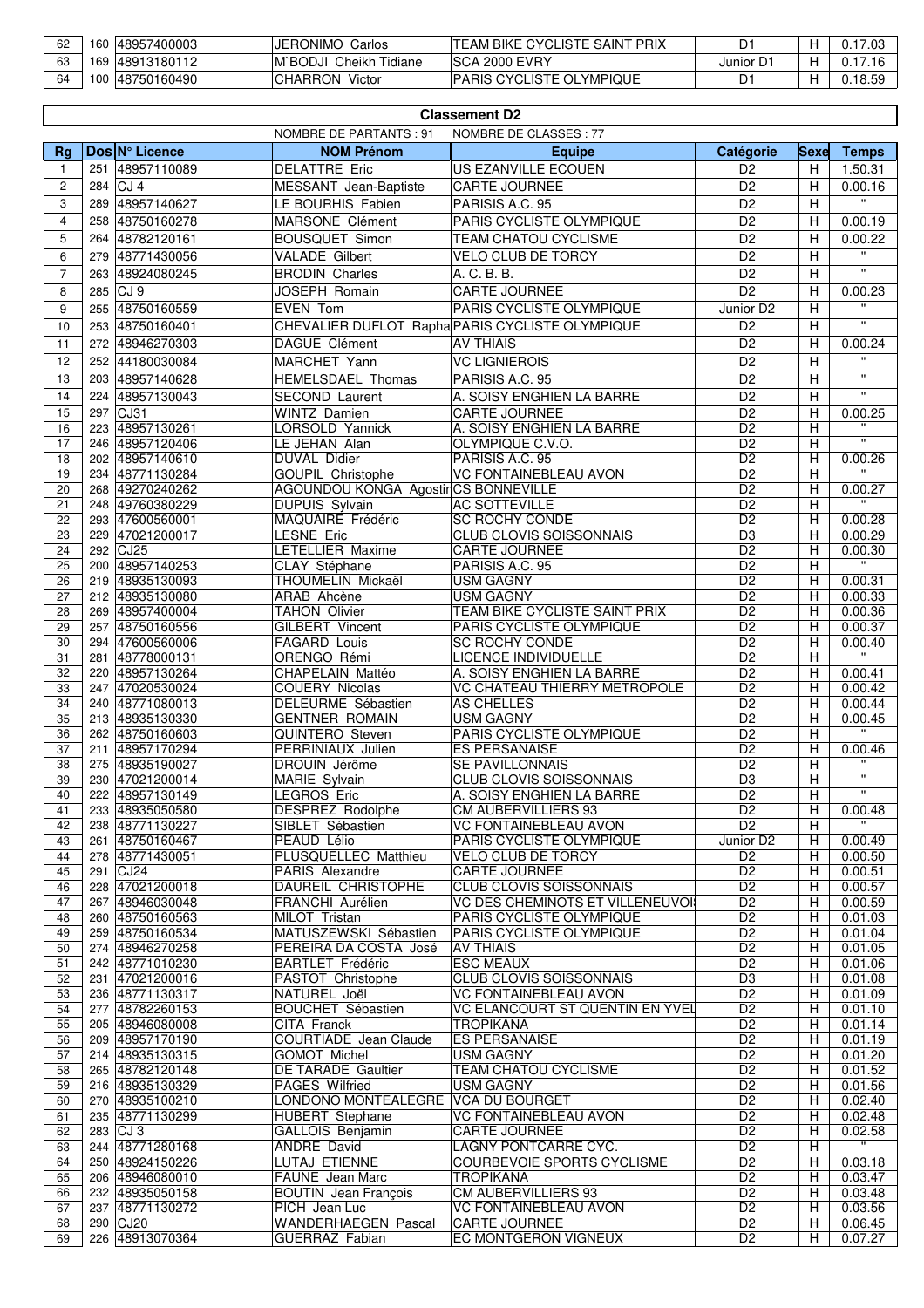| 70 | 239 48935330047 | <b>ILEMAITRE Laurent</b> | <b>IES STAINS-CYCLISME</b> | D2             | н | 0.07.49 |
|----|-----------------|--------------------------|----------------------------|----------------|---|---------|
| 71 | 296 48957140111 | <b>BLOUIN Fabrice</b>    | <b>PARISIS A.C. 95</b>     | D <sub>2</sub> | н | 0.08.23 |
| 72 | 276 48935190046 | <b>GUARY Eddy</b>        | <b>ISE PAVILLONNAIS</b>    | D <sub>2</sub> | н | 0.08.38 |
| 73 | 286 CJ 10       | XYDAS Dario              | <b>CARTE JOURNEE</b>       | D <sub>2</sub> | н | 0.09.44 |
| 74 | 218 48935130094 | <b>POMES</b> Jean Marie  | <b>USM GAGNY</b>           | D <sub>2</sub> | н | 0.09.55 |
| 75 | 204 48935010134 | <b>RENARD Alain</b>      | <b>IVC LIVRY GARGAN</b>    | D <sub>2</sub> | н | 0.10.18 |
| 76 | 288 ICJ 16      | HERBETTE Gaetan          | <b>CARTE JOURNEE</b>       | D <sub>2</sub> |   | 0.12.14 |
|    | 215 48935130334 | JEGER Tomasz             | <b>USM GAGNY</b>           | D <sub>2</sub> | н | 0.18.47 |

|                 | <b>Classement D3</b> |                 |                             |                                      |                 |                |                         |  |  |
|-----------------|----------------------|-----------------|-----------------------------|--------------------------------------|-----------------|----------------|-------------------------|--|--|
|                 |                      |                 | NOMBRE DE PARTANTS : 58     | NOMBRE DE CLASSES : 54               |                 |                |                         |  |  |
| Rg              |                      | Dos N° Licence  | <b>NOM Prénom</b>           | <b>Equipe</b>                        | Catégorie       | Sexe           | <b>Temps</b>            |  |  |
| $\mathbf{1}$    |                      | 354 CJ 5        | PRAT Titouan                | <b>CARTE JOURNEE</b>                 | D <sub>3</sub>  | H              | 1.43.42                 |  |  |
| 2               | 319                  | 48924110520     | MAHIEU Florian              | <b>CSM CLAMART</b>                   | D <sub>3</sub>  | H              |                         |  |  |
| 3               | 358                  | $CJ$ 18         | TRAVAILLÉ Grégory           | CARTE JOURNEE                        | $\overline{D3}$ | H              | 0.00.03                 |  |  |
| $\overline{4}$  |                      | 332 48750160593 | LETELLIER Hugues            | PARIS CYCLISTE OLYMPIQUE             | D <sub>3</sub>  | Н              | 0.00.04                 |  |  |
| 5               | 357                  | $CJ$ 17         | TRAVAILLÉ Arnaud            | CARTE JOURNEE                        | D <sub>3</sub>  | H              | 0.00.08                 |  |  |
| 6               |                      | 350 48771280104 | CABRAS Antonio              | LAGNY PONTCARRE CYC.                 | D <sub>3</sub>  | H              | 0.00.09                 |  |  |
| $\overline{7}$  | 308                  | 48957170271     | DELAPORTE Kevin             | ES PERSANAISE                        | D <sub>3</sub>  | H              | 0.00.10                 |  |  |
| 8               |                      | 334 48750160547 | PIAT Michel                 | PARIS CYCLISTE OLYMPIQUE             | D <sub>3</sub>  | H              |                         |  |  |
| 9               | 360                  | 44280260048     | <b>Barbier Thierry</b>      | <b>C CHARTRES CYCLISME</b>           | D <sub>3</sub>  | Н              | 0.00.11                 |  |  |
| 10              | 336                  | 48750160626     | <b>SOUMAN François</b>      | PARIS CYCLISTE OLYMPIQUE             | D <sub>3</sub>  | H              | 0.00.12                 |  |  |
| 11              |                      | 305 48946080013 | <b>ISMAR Gilbert</b>        | <b>TROPIKANA</b>                     | D <sub>3</sub>  | H              |                         |  |  |
| 12              | 341                  | 48935340008     | <b>GAVELLE Michel</b>       | <b>CYCLING 4 FUN</b>                 | D <sub>3</sub>  | н              | 0.00.13                 |  |  |
| 13              | 323                  | 48957290047     | LE FOLL Didier              | EC OSNY PONTOISE                     | D <sub>3</sub>  | H              |                         |  |  |
| 14              |                      | 345 48935300005 | <b>DESFEUX Sylvain</b>      | <b>US MONTFERMEIL</b>                | D <sub>3</sub>  | H              | $\overline{\mathbf{u}}$ |  |  |
| 15              | 347                  | 48771490059     | SARDENNE Fabien             | <b>SC GRETZ TOURNAN</b>              | D <sub>3</sub>  | Н              | π                       |  |  |
| 16              | 337                  | 48750160561     | <b>THONIER Olivier</b>      | PARIS CYCLISTE OLYMPIQUE             | D <sub>3</sub>  | H              | $\overline{\mathbf{u}}$ |  |  |
| 17              | 328                  | 48946270104     | MORATILLE Fabrice           | <b>AV THIAIS</b>                     | D <sub>3</sub>  | $\overline{H}$ | $\overline{\mathbf{u}}$ |  |  |
| 18              | 338                  | 48750160557     | <b>VINDEX</b> Jean Philippe | PARIS CYCLISTE OLYMPIQUE             | D <sub>3</sub>  | H              | π                       |  |  |
| 19              | 359                  | CJ23            | <b>TUMOINE Eric</b>         | CARTE JOURNEE                        | $\overline{D3}$ | H              | 0.00.15                 |  |  |
| 20              | 346                  | 48946030009     | <b>LOUCHART Olivier</b>     | VC DES CHEMINOTS ET VILLENEUVOIS     | D <sub>3</sub>  | H              | 0.00.16                 |  |  |
| 21              | 329                  | 48946270020     | PERNA Julien                | <b>AV THIAIS</b>                     | D <sub>3</sub>  | H              | 0.00.20                 |  |  |
| 22              | 355                  | <b>CJ12</b>     | ROBIN Joël                  | <b>CARTE JOURNEE</b>                 | $\overline{D3}$ | H              | 0.00.22                 |  |  |
| 23              |                      | 324 48771150004 | <b>GILARDINI Vincent</b>    | <b>TEAM PELTRAX - CSD</b>            | D <sub>3</sub>  | Н              | 0.00.29                 |  |  |
| 24              |                      | 315 48771130274 | <b>JULLY Patrick</b>        | <b>VC FONTAINEBLEAU AVON</b>         | D <sub>3</sub>  | H              | 0.00.37                 |  |  |
| 25              |                      | 351 48771280230 | <b>TAUVERON Eric</b>        | LAGNY PONTCARRE CYC.                 | D <sub>3</sub>  | H              | 0.00.44                 |  |  |
| 26              |                      | 352 48935190034 | VAZQUEZ Angel               | <b>SE PAVILLONNAIS</b>               | D <sub>3</sub>  | н              | 0.01.01                 |  |  |
| 27              | 326                  | 48935130115     | <b>SEGUIN Philippe</b>      | <b>USM GAGNY</b>                     | D <sub>3</sub>  | H              | 0.01.03                 |  |  |
| 28              | 301                  | 48957400016     | LOTH Stephane               | <b>TEAM BIKE CYCLISTE SAINT PRIX</b> | D <sub>3</sub>  | H              | 0.01.14                 |  |  |
| 29              | 311                  | 48957140187     | ROCHA Christian             | PARISIS A.C. 95                      | D <sub>3</sub>  | H              | $\pmb{\mathsf{H}}$      |  |  |
| 30              | 348                  | 48924150012     | <b>PASQUIER Olivier</b>     | <b>COURBEVOIE SPORTS CYCLISME</b>    | D <sub>3</sub>  | H              | 0.01.22                 |  |  |
| 31              | 322                  | 48957120145     | <b>TROMMELEN Nicolas</b>    | OLYMPIQUE C.V.O.                     | D <sub>3</sub>  | H              | 0.01.36                 |  |  |
| 32              |                      | 356 CJ 14       | GADOU Grégory               | <b>CARTE JOURNEE</b>                 | D <sub>3</sub>  | H              | 0.01.41                 |  |  |
| 33              | 310                  | 48957140572     | <b>LACAINE Franck</b>       | PARISIS A.C. 95                      | D <sub>3</sub>  | H              | 0.02.07                 |  |  |
| $\overline{34}$ | 343                  | 48924020107     | <b>LHUISSIER Gilbert</b>    | LES BLEUS DE FRANCE                  | D <sub>3</sub>  | H              | 0.03.22                 |  |  |
| 35              |                      | 304 48946080024 | DORANGES Omer Jacky         | <b>TROPIKANA</b>                     | D <sub>3</sub>  | H              | 0.03.25                 |  |  |
| $\overline{36}$ |                      | 331 48750160027 | DUNAND Marc                 | PARIS CYCLISTE OLYMPIQUE             | $\overline{D3}$ | H              | 0.03.31                 |  |  |
| 37              | 317                  | 48935100206     | <b>CHANTEUR José</b>        | <b>VCA DU BOURGET</b>                | D <sub>3</sub>  | H              | 0.03.38                 |  |  |
| 38              |                      | 333 48750160248 | PERDRIEAU François          | PARIS CYCLISTE OLYMPIQUE             | D <sub>3</sub>  | H              | 0.03.43                 |  |  |
| 39              | 327                  | 48946270067     | <b>GRIMBERT</b> François    | <b>AV THIAIS</b>                     | D <sub>3</sub>  | H              | 0.03.52                 |  |  |
| 40              | 330                  | 48750160066     | <b>CATHERINE Michel</b>     | PARIS CYCLISTE OLYMPIQUE             | D <sub>3</sub>  | Н              | 0.04.02                 |  |  |
| 41              | 353                  | 48758000195     | <b>GRIPPAI Pascal</b>       | <b>LICENCE INDIVIDUELLE</b>          | D <sub>3</sub>  | H              | 0.04.03                 |  |  |
| 42              | 303                  | 48946080006     | ATTOUMANI Assadi            | <b>TROPIKANA</b>                     | $\overline{D3}$ | Н              | 0.04.12                 |  |  |
| 43              |                      | 340 48924200228 | DE SANCTIS Luciano          | <b>CSM VILLENEUVE LA GARENNE</b>     | D3              | H.             | 0.06.03                 |  |  |
| 44              |                      | 313 48771130328 | <b>DESMOULINS Didier</b>    | VC FONTAINEBLEAU AVON                | D <sub>3</sub>  | H              | 0.07.28                 |  |  |
| 45              |                      | 309 48957170031 | <b>FLAHAUT Lionel</b>       | <b>ES PERSANAISE</b>                 | D <sub>3</sub>  | H              | 0.09.12                 |  |  |
| 46              |                      | 335 48750160602 | RALLE Bruno                 | PARIS CYCLISTE OLYMPIQUE             | D3              | H              | 0.09.31                 |  |  |
| 47              |                      | 349 48771280134 | <b>BOUYER</b> Jacques       | LAGNY PONTCARRE CYC.                 | D <sub>3</sub>  | H              | 0.10.02                 |  |  |
| 48              |                      | 302 48771140178 | <b>GICQUEL Thierry</b>      | <b>JS FERTE GAUCHER</b>              | D <sub>3</sub>  | H              | 0.10.14                 |  |  |
| 49              |                      | 339 48924200108 | DA CRUZ Aderito             | <b>CSM VILLENEUVE LA GARENNE</b>     | D <sub>3</sub>  | H              | 0.10.26                 |  |  |
| 50              |                      | 321 48957120238 | FOREST Frédéric             | OLYMPIQUE C.V.O.                     | D <sub>3</sub>  | H              | 0.11.01                 |  |  |
| 51              |                      | 325 48935130311 | LEMAITRE Laurent            | USM GAGNY                            | D <sub>3</sub>  | H              | 0.12.34                 |  |  |
| 52              |                      | 344 48935300041 | CALLICO Bruno               | <b>US MONTFERMEIL</b>                | D <sub>3</sub>  | H              | 0.13.32                 |  |  |

| <b>Classement D4</b> |                                                  |                 |                             |                           |           |             |              |  |  |
|----------------------|--------------------------------------------------|-----------------|-----------------------------|---------------------------|-----------|-------------|--------------|--|--|
|                      | NOMBRE DE PARTANTS: 37<br>NOMBRE DE CLASSES : 30 |                 |                             |                           |           |             |              |  |  |
| Rg                   |                                                  | Dos N° Licence  | <b>NOM Prénom</b>           | <b>Equipe</b>             | Catégorie | <b>Sexe</b> | <b>Temps</b> |  |  |
|                      |                                                  | 438 47020970444 | VIGNAUD Stéphane            | <b>EC CHÂTEAU-THIERRY</b> | D4        | н           | .52.19       |  |  |
| $\overline{2}$       |                                                  | 435 CJ26        | LOLIA Guv                   | <b>CARTE JOURNEE</b>      | D4        | н           | 0.00.01      |  |  |
| 3                    | 419                                              | 48957130192     | NANTAS Claude               | A. SOISY ENGHIEN LA BARRE | D4        | н           | 0.00.04      |  |  |
| 4                    | 427                                              | 48935190047     | <b>VAN VETTEREN Thierry</b> | ISE PAVILLONNAIS          | D4        | н           | 0.00.05      |  |  |
| 5                    |                                                  | 436 47020970046 | LETE Frédéric               | EC CHÂTEAU-THIERRY        | D4        | н           | 0.00.06      |  |  |
| 6                    |                                                  | 414 48771280158 | CHARAGEAT Jean Pierre       | LAGNY PONTCARRE CYC.      | D4        | н           | $\mathbf{H}$ |  |  |
|                      |                                                  | 422 48935140059 | CROUZILLES Alain            | <b>ACCTB SEVRAN</b>       | D4        | н           | $\mathbf{u}$ |  |  |
| 8                    | 410                                              | 48957070016     | <b>GRAVE Bernard</b>        | <b>AS HERBLAY</b>         | D4        | н           | $\mathbf{u}$ |  |  |
| 9                    | 420                                              | 48782120166     | DELCOURT Damien             | TEAM CHATOU CYCLISME      | D4        | н           | 0.00.07      |  |  |
| 10                   | 409                                              | 48935330049     | <b>DUTEAU Gilles</b>        | IES STAINS-CYCLISME       | D4        | н           | $\mathbf{u}$ |  |  |